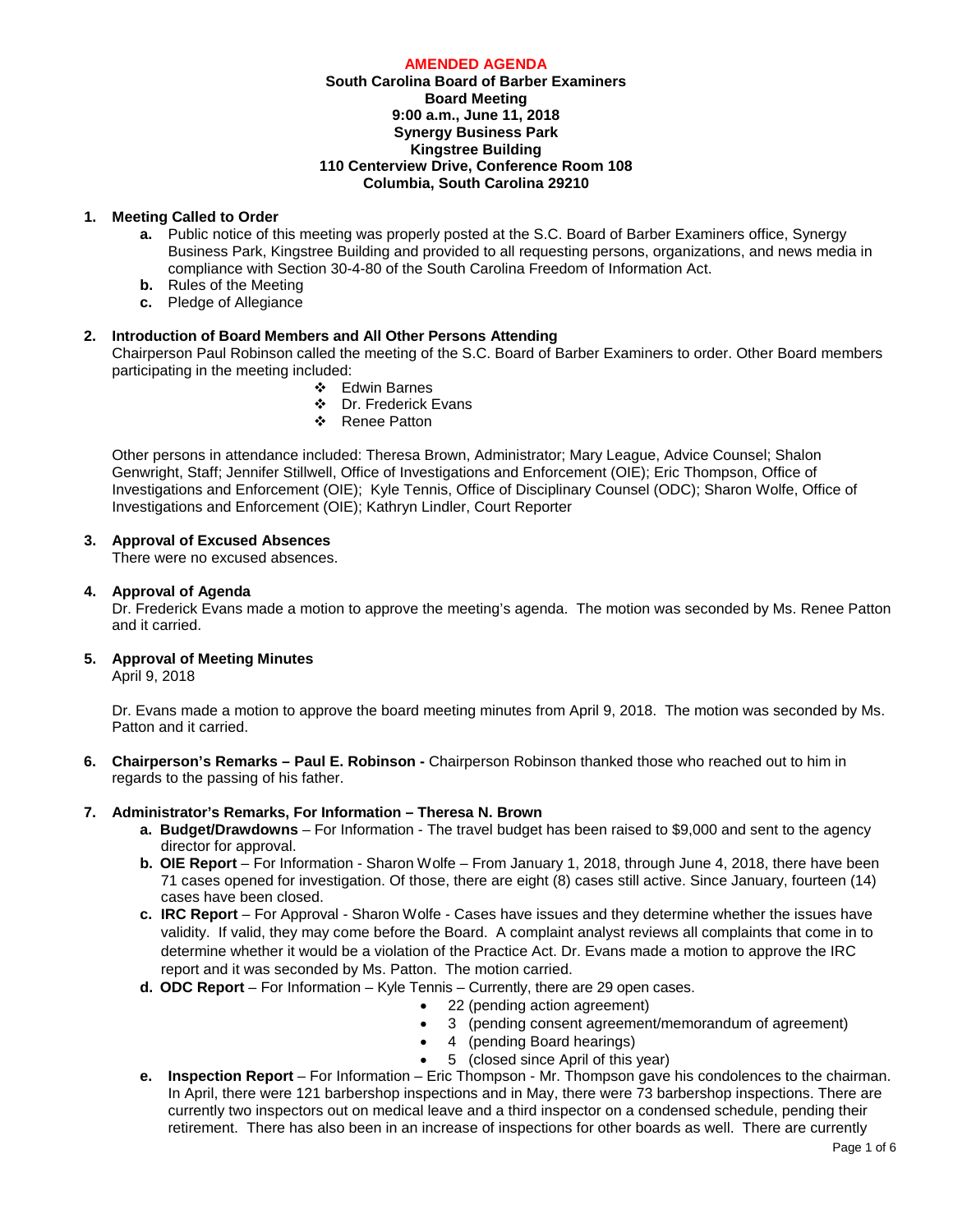1,435 active barbershops. In six months, 447 barbershops have been inspected, so they are on track to inspect each barbershop by December. In April, ten (10) barber colleges were inspected. In May, three (3) barber colleges were inspected. Mr. Barnes mentioned beer signs being seen at barbershops recently. It was discussed that the beer may be given away, but it cannot be sold at a barbershop. Inspectors may only inspect within their scope of practice, whereas anything else would be outside of their jurisdiction.

## **8. Old Business**

**a.** Consideration of Early Testing

This topic was previously discussed two board meetings ago. Students enrolled in barber colleges, along with OJT students will be able to test early. Students enrolled in barber colleges will be able to test at 1,350 hours and OJT students will be able to test at 1,728 hours. The consideration is to close the gap for knowledge retention, in order to hopefully increase the passing rates of barber students.

Dr. Evans inquired about current success rates with barber training.

It was clarified that the agenda should have reflected the consideration of the early application of testing, not actually taking the examination. The students will still have to obtain the full requirement of hours prior to taking the examinations, but they will now be able to apply for the examinations early. This consideration stemmed from a task force recommendation. The Board needs to vote on the implementation of barber students applying for the examinations early. The implementation will take place within the next 30 days.

A motion was made by Dr. Evans for the approval of the early application of testing. The motion was seconded by Mr. Barnes and it carried.

### **9. New Business**

#### **a. Executive Session**

**i.** Discussion Regarding Examination Contract

Dr. Evans made a motion to go into an executive session for discussion regarding the examination contract. This session was to garner legal advice. The motion was seconded by Ms. Patton and it carried.

A motion was made by Mr. Edwin Barnes to come out of the executive session and it was seconded by Ms. Patton. The motion carried. There were no motions made or votes taken during the executive session.

### **b. Application Hearings**

**i.** Joseph Tolbert

Mr. Joseph Tolbert was requested to come before the board as a criminal background report accompanied his examination application to become a Registered Barber Apprentice.

He is currently on probation for five years and that probation began in 2016. In six to eight months, he will be recommended for early termination of probation. His last charge was in 2007.

Dr. Evans made a motion for the approval of Mr. Joseph Tolbert to gain his Registered Barber Apprentice license. This approval includes a five year probationary period where a SLED report is due at the end of each year at Mr. Tolbert's own expense. The SLED report should show no additional infractions. The motion was seconded by Ms. Patton and the motion carried.

**ii.** Corey Davis

Mr. Davis came before the Board requesting a second student permit. He currently has a barber student permit with B-Unique Beauty & Barber Academy.

Mr. Davis stated that there was an altercation between a student and an instructor and that the school was very unprofessional, which is why he wants to transfer to another school. He had a leave of absence that he canceled and he then withdrew from the school. That leave was due to end in July of 2018. He has received all of his documents, which includes his training affidavit.

The school did not object to the transfer within the allotted timeframe and did not want to cooperate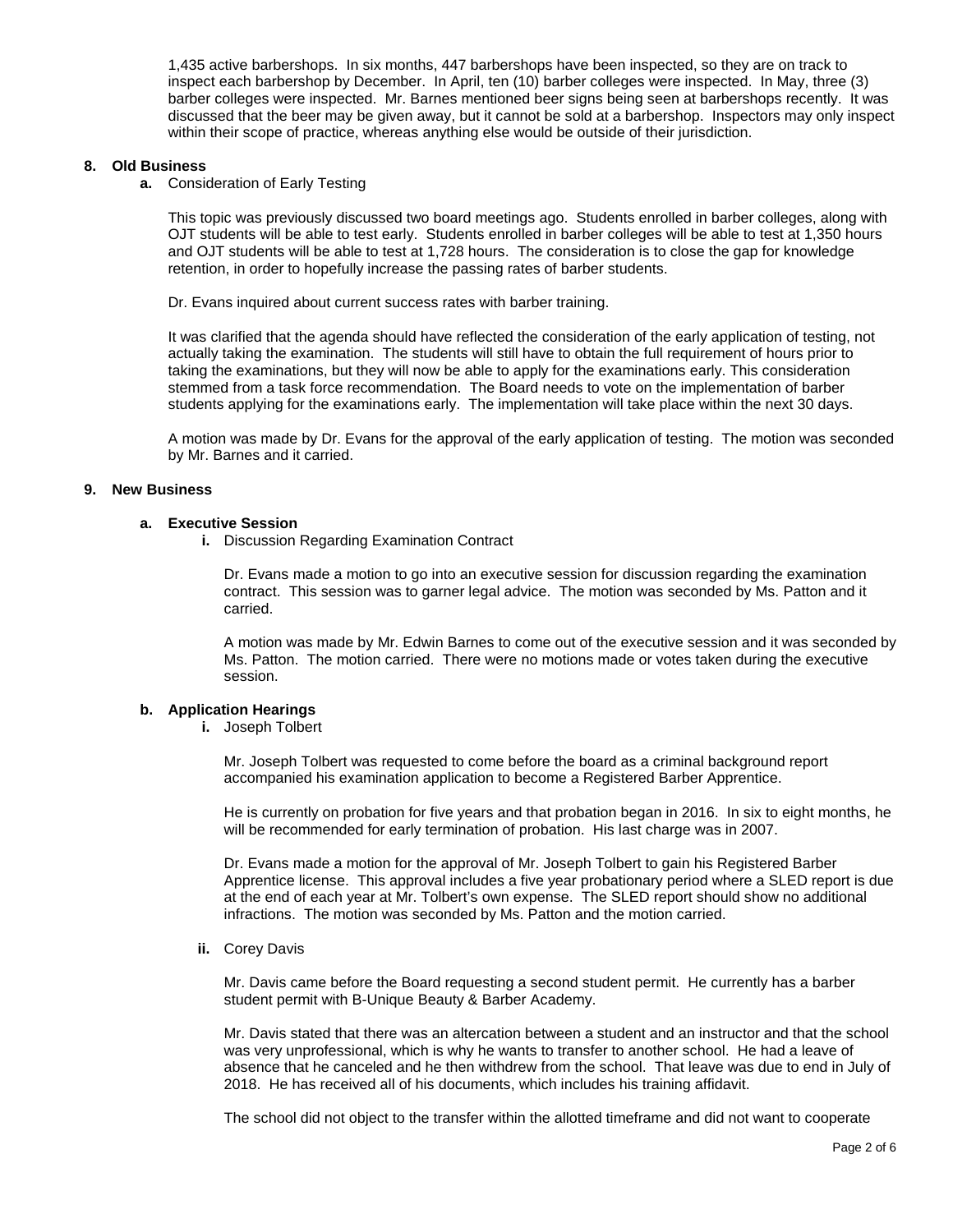with staff to obtain the proper documentation. Mr. Davis has a total of 112.83 hours.

Ms. Patton made a motion to grant Mr. Corey Davis a second student permit and it was seconded by Dr. Evans. The motion carried.

### **c. Consideration of Third Student Permit**

**i.** Jason Stroud

Mr. Jason Stroud came before the Board for the approval of a third student permit. His Barber Instructor, Mr. Adreal Gaston, accompanied him, along with his aunt, Ms. Patricia Stroud.

Mr. Stroud initially left school because of the financial burden, but this is his passion, so he wants to complete the rest of his hours. He currently has 385.83 hours. He was made aware that becoming an OJT student increases the number of hours needed to 1,920 hours. He will be a full-time student. Mr. Stroud needs to ensure that he receives a copy of his monthly student hours in his hand each month.

The third permit is the final permit. The Board does not issue fourth permits.

Ms. Patton made a motion to approve the third student permit for Mr. Jason Stroud and it was seconded by Dr. Evans. The motion carried.

**ii.** Duran Woodruff

Mr. Woodruff was not present at the meeting, so this item has been tabled until the next Board meeting that Mr. Woodruff may attend.

### **d. Consideration of a New Barber College**

**i.** Top of the Line Barber College

Mr. Anthony Gibson represented Top of the Line Barber College as they were seeking approval for a location change. They have outgrown the former facility. The new facility has 4,900 square feet.

Ms. Patton made a motion to approve the location change for Top of the Line Barber College, pending an inspection by a Board member. The motion was seconded by Mr. Barnes and it carried.

**ii.** Your Professional Image School of Barbering

Mr. Tony Taylor represented Your Professional Image School of Barbering and was seeking approval of a location change for spacing purposes. They currently have ten (10) students enrolled in the program. He is not ready for an inspection at this time, but has a planned opening date of July 9th.

Ms. Patton made a motion to approve the location change, pending an inspection by a Board member. The motion was seconded by Dr. Evans and it carried.

### **e. Consideration of Update to Student Permit Application**

As an addition to the application, there may be a criminal conviction inquiry as the second question.

Ms. Patton made a motion to add the criminal conviction question to the student permit application. The motion was seconded by Dr. Evans and it carried.

### **f. Consideration of Updates to the Barber School Inspection Form**

A copy of the updated form was placed in the barber board meeting materials for review and consideration. A signature will be taken from a representative present during the inspection. That person will be notated on the inspection form.

Citation authority requires a statutory change.

Dr. Evans made a motion to approve the updates made to the Barber College Inspection form. The motion was seconded by Ms. Patton and it carried.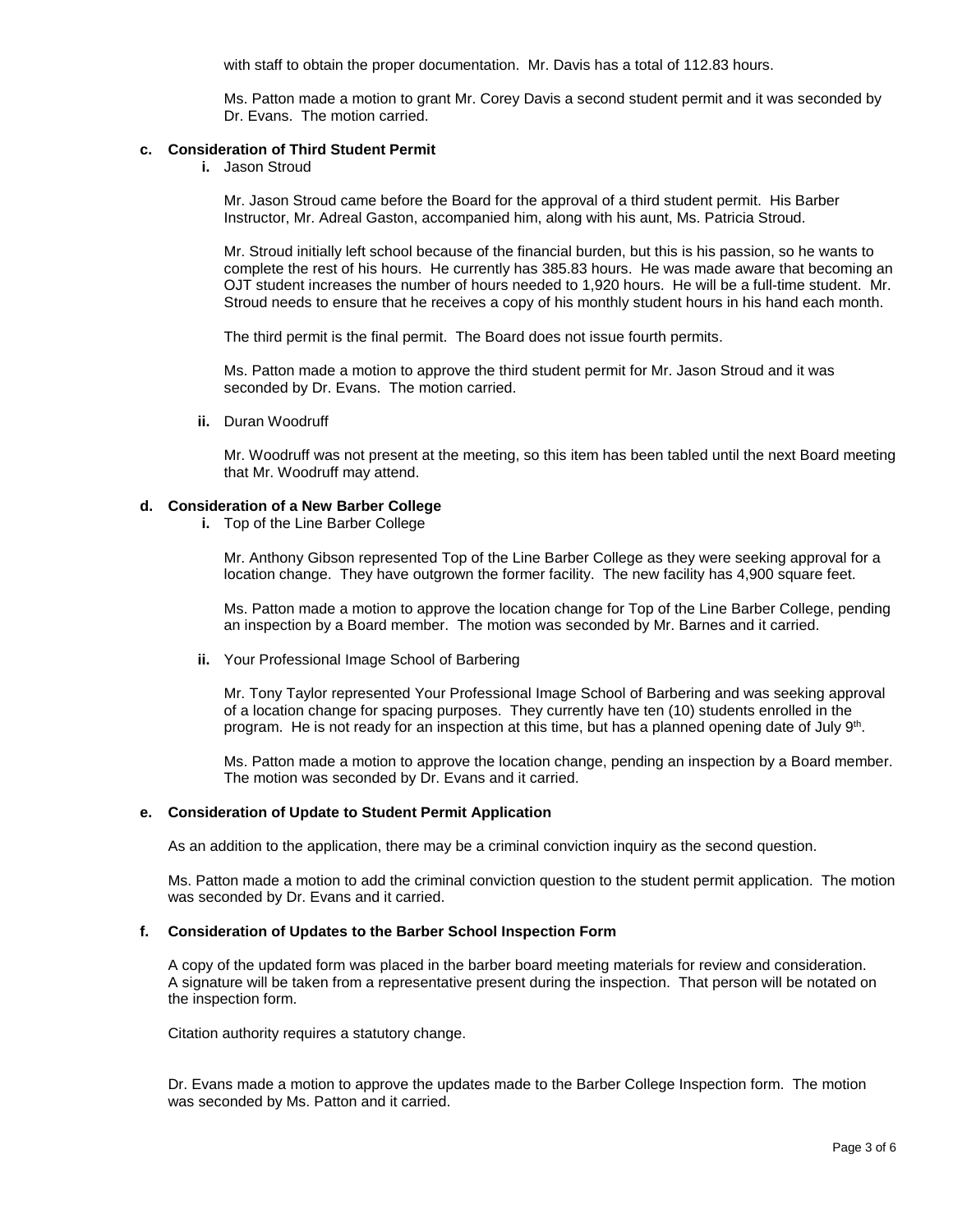### **g. Barbershop Scope of Practice**

**i.** Calvin Mack

Mr. Mack came before the Board to speak about mobile barbershops. A state representative plans on putting out a bill in 2019, but he came to the Board meeting to try to help fast track the process. He went over statistics of other states that offered the mobile services and spoke about how it was an expanding business and his efforts in getting the bill passed.

This issue has come up for the past 5 years and has not been passed.

The issues of concern regarding mobile barbering involves unlicensed practice amongst other things. It is outside of the Board's authority to approve or make any recommendations. There are already major issues with brick and mortar barbershops.

The Board appreciated the presentation, and his approach with legislation is the appropriate route to go, but mobile barbershops are not allowed in the state of South Carolina as it is not a part of the statute currently.

### **h. Discussion**

**i.** SC CHE Compliance for GI Bill Barbering Colleges/Schools

Mr. Frank Myers, Jr., Program Manager for the South Carolina Commission on Higher Education, came before the Board to give out information on the GI Bill for barbering colleges/schools. They are the veteran education and training approval authority and they manage the GI Bill for the Department of Veteran Affairs. Packets were given out and Mr. Myers thanked the veterans for their service. The Department of Veteran Affairs will pay a public school up to \$22,805.34 a year for a student with up to three (3) years of eligibility. He went over issues that have come about with cosmetology and barbering schools. If a school wants to be approved, they must send in the information from the packets. He has also requested that inspection reports be shared with him from the schools. They have recently shut down two (2) schools for illegal actions being conducted. If you apply for the GI Bill, you must be correct in doing the right thing to get the money. This bill may not be available for OJT students.

Dr. Evans recommends for Mr. Myers to reach out to LLR to request the inspection reports since it is public information. The request should suffice.

### **10. Hearings – Kyle Tennis**

**i.** 2017-86

A consent agreement had been completed.

**ii.** 2017-101

This matter was in the case of Mr. Robert Bligen III. He was not present for the meeting, but was properly noticed. Monthly student hours were not turned in on time for six (6) students for June of 2017. A \$500 fine was paid on June 22, 2017 for a previous infraction.

Ms. Theresa Brown was called as a witness for the state.

Dr. Evans inquired about knowing about prior infractions.

A motion was made by Dr. Evans to go into an executive session to garner legal advice on the hearing. The motion was seconded by Ms. Patton and the motion carried.

Dr. Evans made a motion to come out of the executive session and it was seconded by Mr. Barnes. The motion carried. There were no motions made or votes taken during the executive session.

Dr. Evans made a motion that in the case of 2017-101, a public reprimand will be given, as well as a \$500 fine on Mr. Robert Bligen III's Barber Instructor license. The motion was seconded by Mr. Barnes and it carried.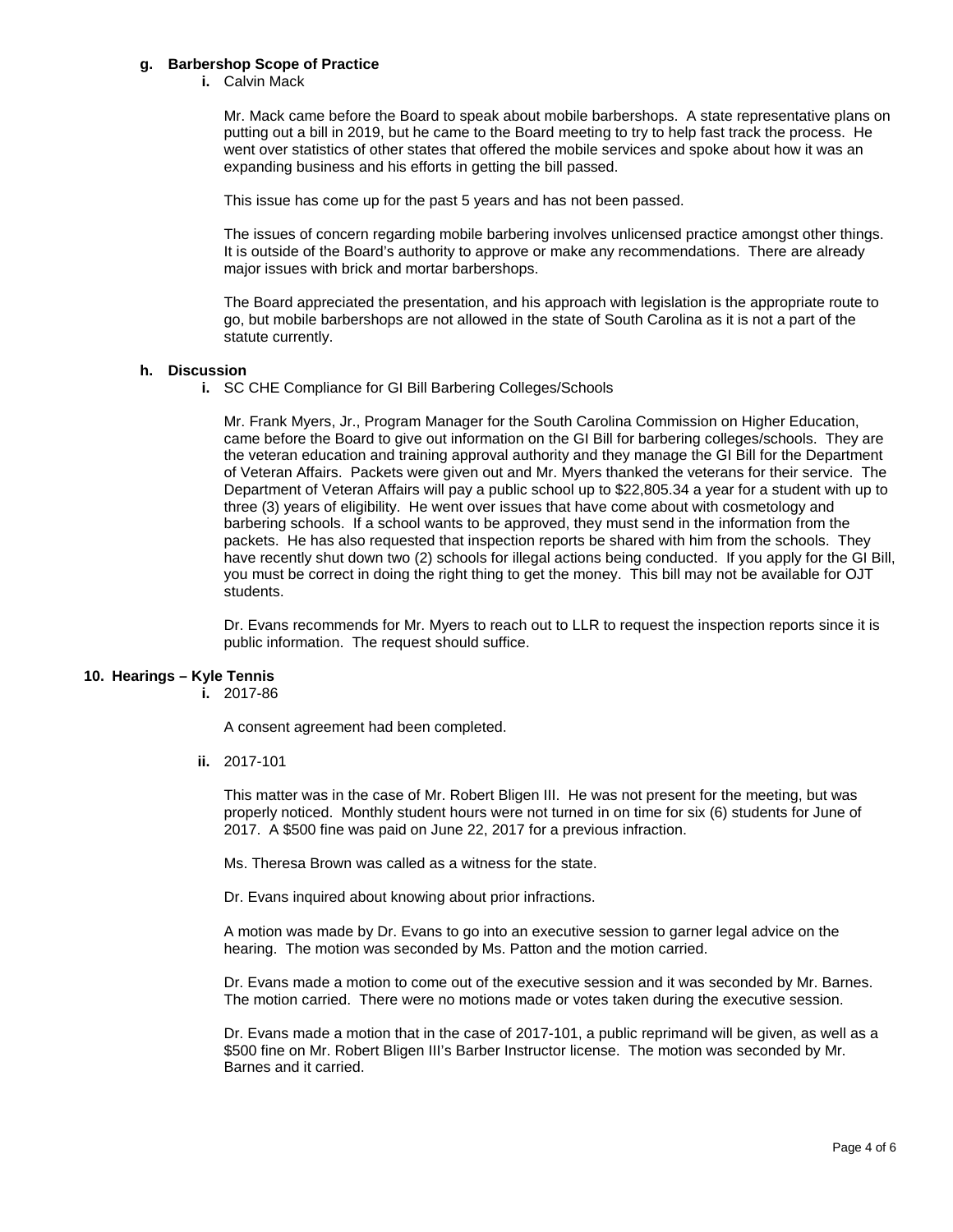#### **iii.** 2018-35

This matter was in the case of Ragin Barber Career Institute. There was no representative present, but they were properly noticed. An inspection was completed in November of 2017, where various issues were found. Ms. Jennifer Stillwell and Mr. Eric Thompson served as witnesses for the state. Ms. Stillwell was accompanied by Mr. Steven Gordon and Mr, Eric Thompson during the inspection. Ms. Ragin was not present and a student contacted her. During a previous inspection, Ms. Ragin was told that the apprentice in her school needed to be working in a barbershop. There were students working in the school with expired student permits. Prior cease and desist letters have been issued and Ms. Ragin has previously been cited for not having supervision at her school where a consent agreement was given. A former student was also present receiving tutoring. Money was also seen being given from the customer to those that were providing services.

Dr. Evans made a motion to go into an executive session to garner legal advice on this case. The motion was seconded by Ms. Patton and it carried.

Ms. Patton made a motion to come out of the executive session and it was seconded by Mr. Barnes. The motion carried. There were no motions made or votes taken during the executive session.

A motion was made by Dr. Evans that the state proved its case in number one, number four, and partially number three of the formal complaint. A \$150 fine was given, to be paid within thirty (30) days. The motion was seconded by Mr. Barnes and it carried.

Student permits are not needed to tutor prior students and there was no way to prove that the money exchanged was for compensation or a tip.

**iv.** 2018-46

This case was in the matter of Cuts Barber College. There was no representative present, but they were properly noticed. During an inspection in March of 2018, there were various serious issues found. Ms. Stillwell served as a witness for the state. There was no instructor present and there were two persons present at the school during the inspection. One person was in the process of receiving a permit and it was stated aloud that it was a working barbershop when questioned. The owner of the school is Mr. Robert Bligen. The inspectors waited for an hour for him to come to the school. In the front of the school, there was an advertisement for a braider. Services were being offered in the back of the school. That person had a lapsed hair braider license and was in the process of applying for a barber student permit. Photos were taken and handed out.

Mr. Barnes left the meeting at 12:45 p.m.

Ms. Patton made a motion to go into an executive session to garner legal advice in this case and it was seconded by Dr. Evans. The motion carried.

Dr. Evans made a motion to come out of the executive session and it was seconded by Ms. Patton. The motion carried. There were no motions made or votes taken during the executive session.

Ms. Patton made a motion that the state proved its case on each issue. The school license will be revoked immediately, along with a \$2,500 fine to be paid within six (6) months. There will also be a public reprimand and it was recommended that an inspector goes to school to follow up with them as well. The motion was seconded by Ms. Patton and it carried.

### **11. NABBA Annual Conference**

This conference will be held September 15<sup>th</sup> through 20<sup>th</sup>.

Dr. Evans made a motion to approve the Board Administrator, Ms. Renee Patton, and Mr. Paul Robinson to attend the NABBA annual conference. The motion was seconded by Ms. Patton and it carried.

### **12. Approval of Board Meeting Dates for 2019**

The following dates below were given for the meetings in 2019.

• February 11, 2019